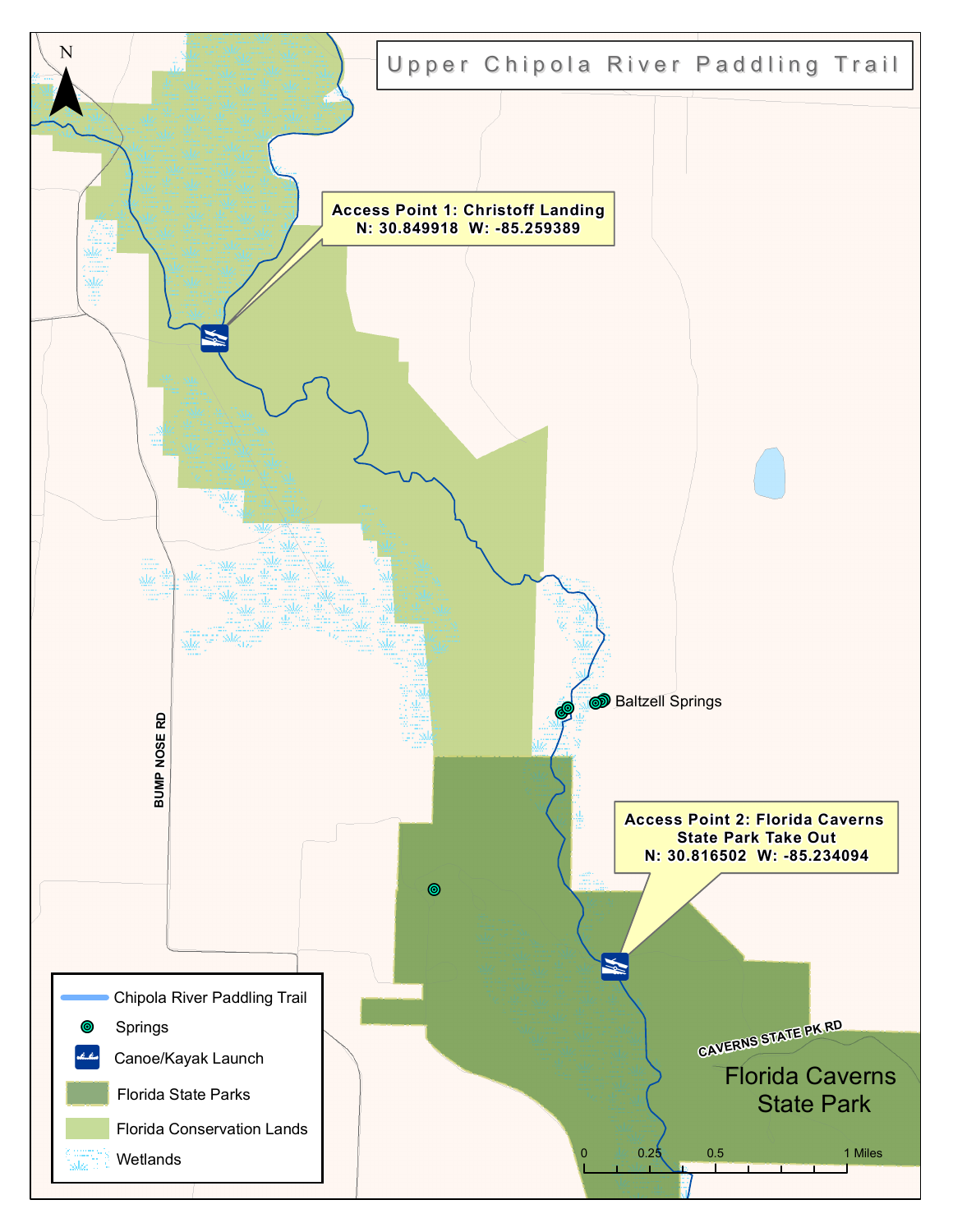

#### **The Waterway**

The Upper Chipola River Paddling Trail is a shady, unspoiled waterway that meanders about 4.5 miles before ending in [Florida Caverns State Park](https://www.floridastateparks.org/parks-and-trails/florida-caverns-state-park) near Marianna. Several clear springs dot the river and colorful wildflowers adorn the banks in spring and fall. This remote stretch of the Chipola River is a site on the [Great](https://floridabirdingtrail.com/)  [Florida Birding and Wildlife Trail](https://floridabirdingtrail.com/) with excellent wildlife viewing opportunities. Be sure to bring a camera and binoculars, and a fishing pole to try your luck catching the river's tasty freshwater fish. The original [Chipola](https://floridadep.gov/sites/default/files/Chipola_Guide_2.pdf)  [River Paddling Trail](https://floridadep.gov/sites/default/files/Chipola_Guide_2.pdf) begins below Florida Caverns State Park at Yancey Bridge (SR 166) and flows 51-miles to its designated ending at Scotts Ferry on SR 71.

# **The Paddling Experience**

This 4.5-mile paddling trail from [Christoff Landing](https://www.nwfwater.com/Lands/Recreation/Area/Chipola-River/Christoff-Landing) downstream to the Florida Caverns State Park is suitable for beginning to intermediate paddlers, depending on water levels and amount of downed trees. Portages may be necessary, especially after storm events. From Christoff Landing it may be possible to paddle about 1.5 miles upstream, to visit the historic [Bellamy Bridge,](http://visitjacksoncountyfla.com/heritage/bellamy-bridge) site of colorful local ghost legends. The Bellamy Bridge Heritage Trail is about a half mile walk and can be accessed from the parking area on CR 162. Accessing the river at SR 162 bridge is not recommended as the dirt road is rough and rainy conditions may require carrying boats and gear through thick muck.

The trail ends at a boat ramp near a small bridge on Blue Hole Drive inside Florida Caverns State Park. A short distance downstream of the boat ramp the river disappears into a submerged cave, re-emerging a quarter of a mile later. As a result, paddling is not allowed past the bridge. The portion of the river that continues downstream follows a man-made cut that was made decades ago in order to allow logs to be floated downstream. This feature has since become clogged with downed trees and is now preserved as wildlife habitat. It is possible to rent canoes from the state park office at the entrance and paddle upstream and back. Be sure to visit Baltzell Springs, about 1.2 miles upstream from the park boat ramp on the east side of the river. Please avoid trespassing on private lands around the springs.

**Note:** Due to impacts from Hurricane Michael, the paddling trail may be impeded by numerous snags and certain features at Florida Caverns State Park may not be available.

## **Access Points**

#### **#1, Start of the Trail, Christoff Landing**

Historically, Christoff Landing was a location where a ferry carried passengers across the river. Primitive camping with picnic pavilions is available nearby on adjacent North Florida Water Management District property. No fees but [reservations are](https://www.camplife.com/388/reservation/step1?ref=&flexible=1) required. There is a single-laned paved ramp and ample parking. *Directions from Marianna: From intersection of US 90 and Pennsylvania Ave, turn right (north) on Bumpnose Road and drive 5.2 mi. Turn right (east) on Christoff Landing Road; the launch site is 0.3 mi. ahead.*